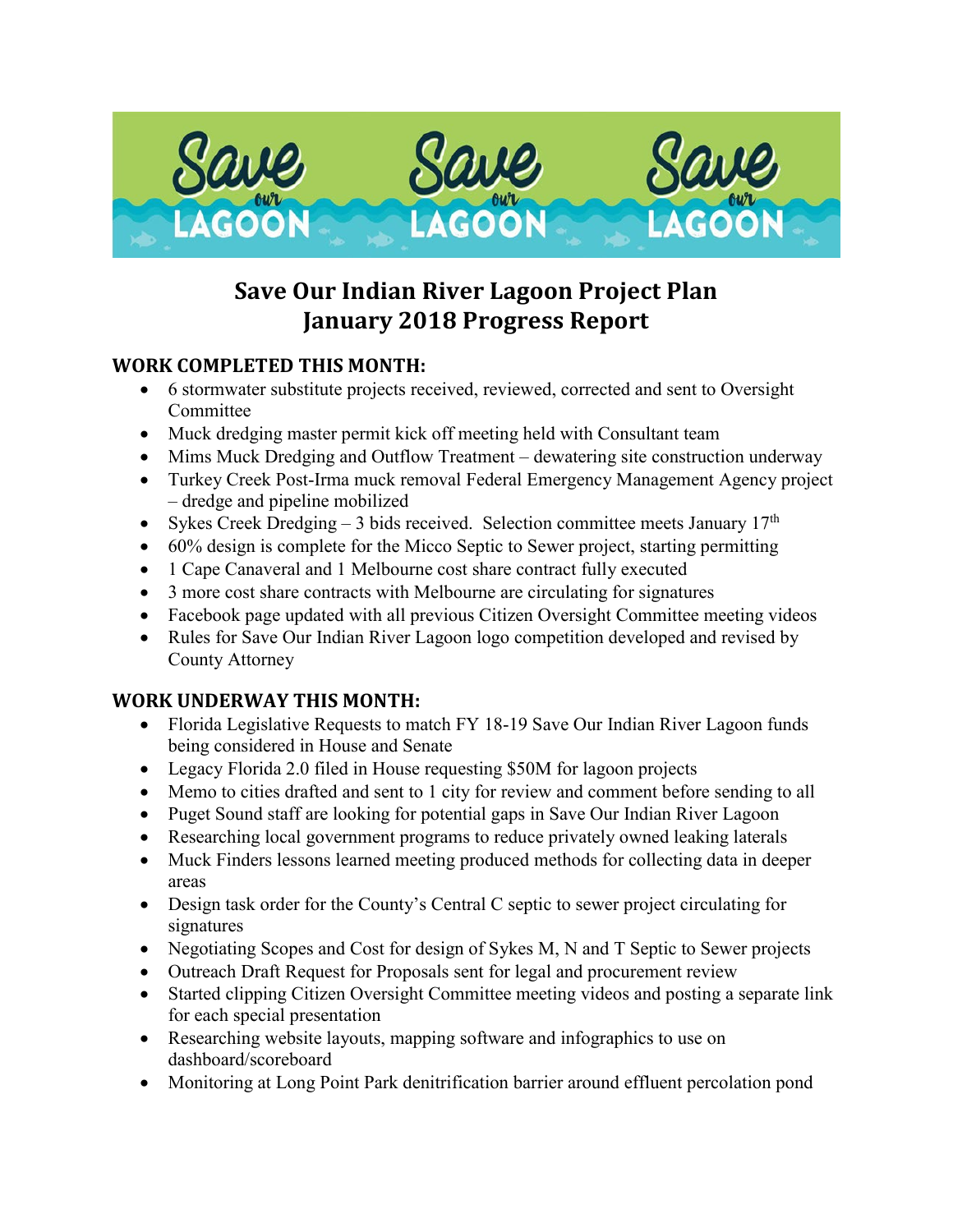

- Irrigation well water quality researching options, kits and least cost probes are insufficient
- Bio-solids research is underway. House Bill filed to stop open air drying in St Lucie
- Volunteer recruited for producing on-line, map-based, living shoreline master plan
- Researching potential implications of new income tax bill on distribution of Save Our Indian River Lagoon funding
- Review of Indian River Lagoon Research Institute muck research reports

#### **MEETINGS THIS MONTH:**

- Monthly muck research updates with Florida Tech Indian River Lagoon Research Institute Principal Investigators
- Met with researchers from the Netherlands on innovative muck mapping tools
- Met with West Melbourne staff and consultants about multiple project types for the Indian River Lagoon
- Met with Budget staff regarding mid-year supplement process for Save Our Indian River Lagoon Trust Fund
- Meeting scheduled with Florida Inland Navigational District to discuss Dredge Material Management Area development priorities and schedule

## **WEBSITE AND SOCIAL MEDIA LINKS:**

Website:<http://www.brevardfl.gov/SaveOurLagoon> Facebook: [https://www.facebook.com/BrevardCountySaveOurLagoon;](https://www.facebook.com/BrevardCountySaveOurLagoon) Instagram:<https://www.instagram.com/saveourlagoon/> YouTube:<https://goo.gl/GBh6xU>

## **UPCOMING LAGOON SCIENCE FORUMS AND PUBLIC EVENTS:**

February 8-9, 2018: Indian River Lagoon Symposium at Harbor Branch Oceanographic Institute Sells out early. Register in advance for \$20

March 3, 2018: Art of Sustainability at Palm Bay City Hall. Free to the public.

April 7<sup>,</sup> 2018: Trash Bash county-wide organized by Keep Brevard Beautiful

#### **UPCOMING VOLUNTEER PARTICIPATION OPPORTUNITIES:**

Oyster/Living Shoreline Projects - go to<http://restoreourshores.org/volunteer-we-need-you/> Lagoon Friendly Lawns – contact Kaylyn Palmer of Keep Brevard Beautiful at 321-631-0501 Muck Finders - contact Jared McNally, jared@mrcirl.org, at the Marine Resources Council